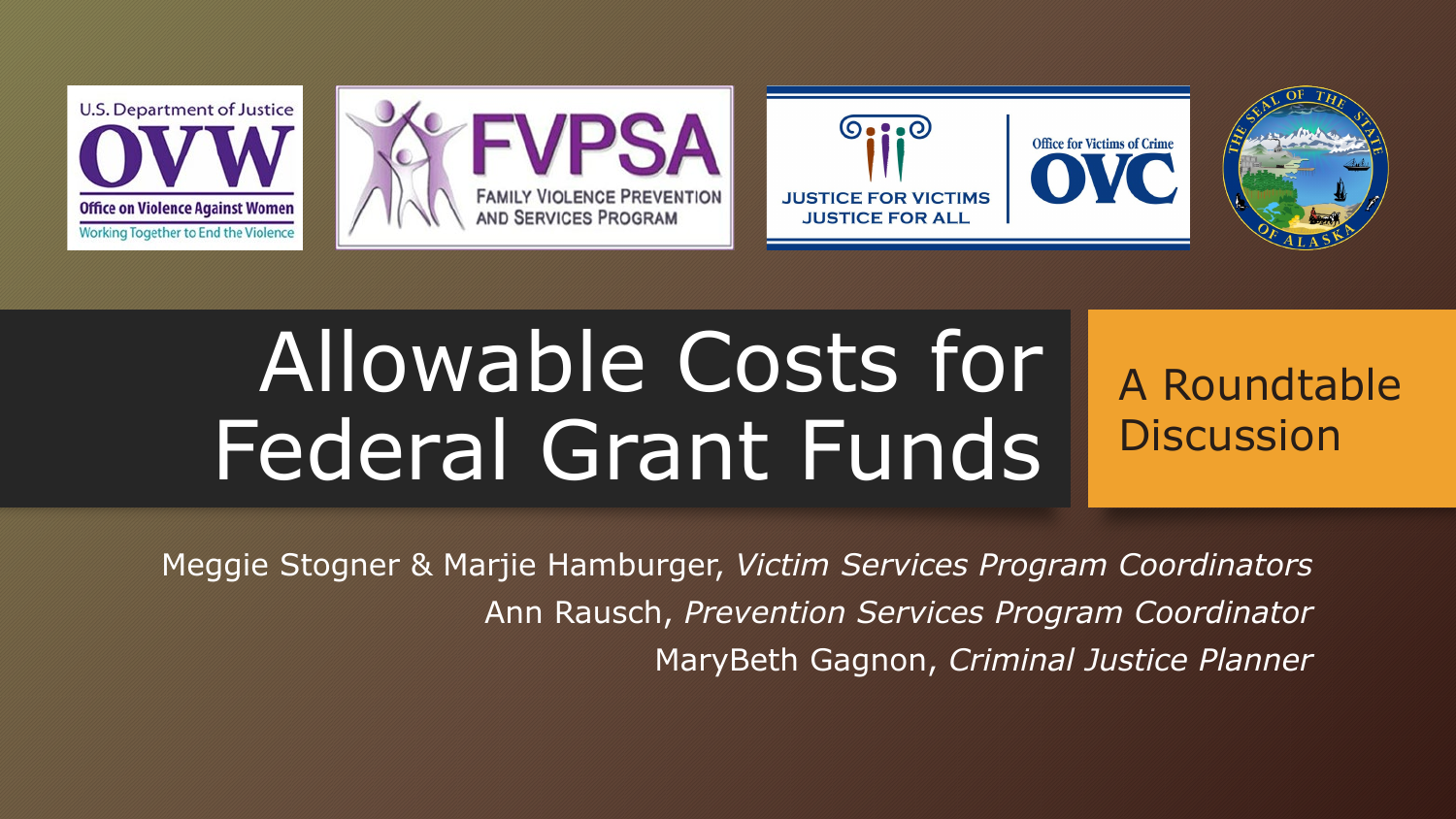### Office on Violence Against Women Funding

The Office on Violence Against Women (OVW) is housed under the United States Department of Justice (DOJ).

The mission of OVW is to provide federal leadership in developing the national capacity to reduce violence against women, and administer justice for and strengthen services to victims of domestic violence, dating violence, sexual assaults, and stalking.

OVW formula grants include the Sexual Assault Services Program (SASP) grant and the STOP Violence Against Women Formula Grant.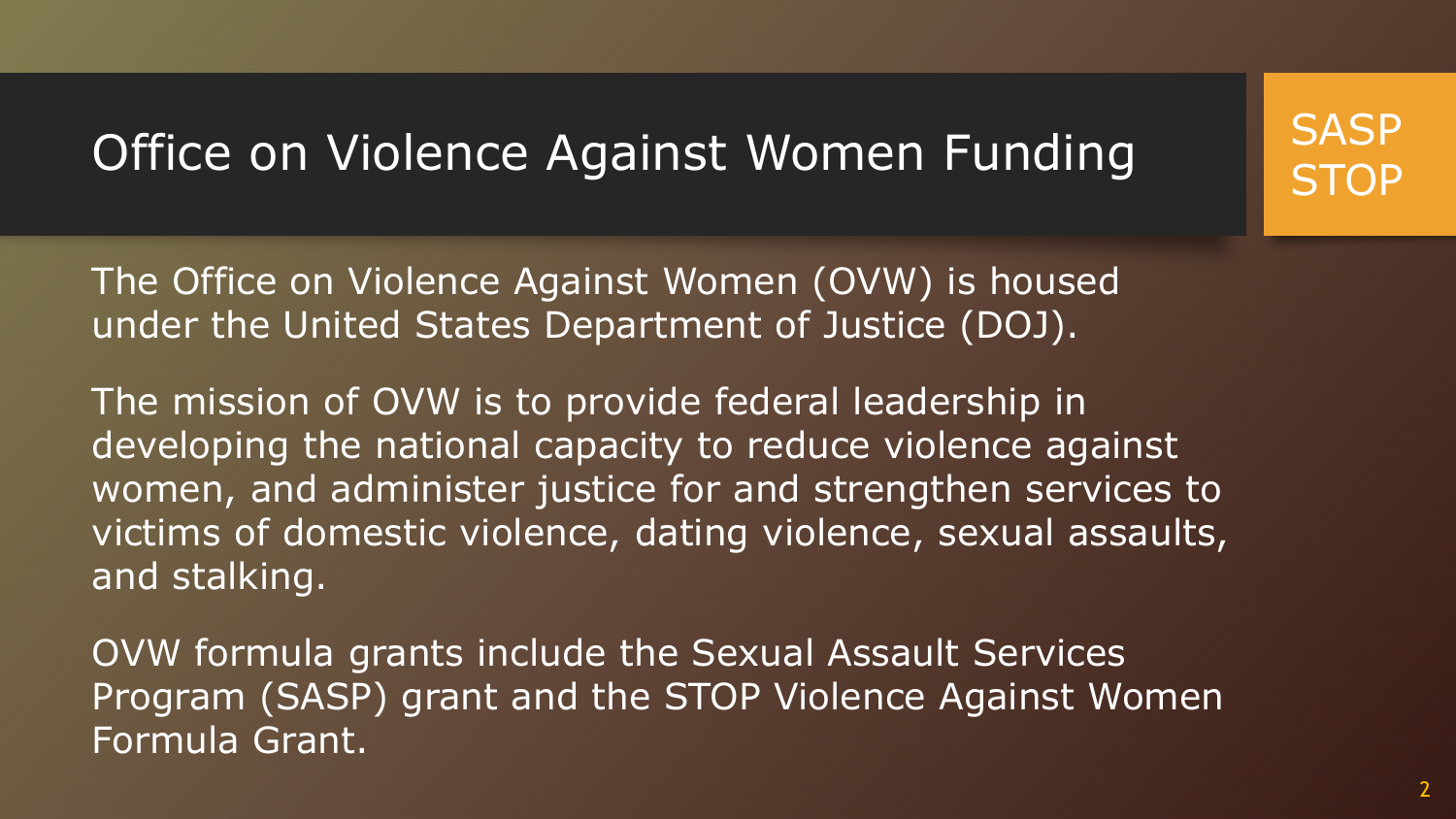# Sexual Assault Services Program Grant 15ASP

The purpose of the SASP grant is to provide intervention, advocacy, accompaniment, support services, and related assistance to:

- Adult, youth, and child victims of sexual assault
- Non-offending family and household members of victims
- **Those collaterally affected by the victimization**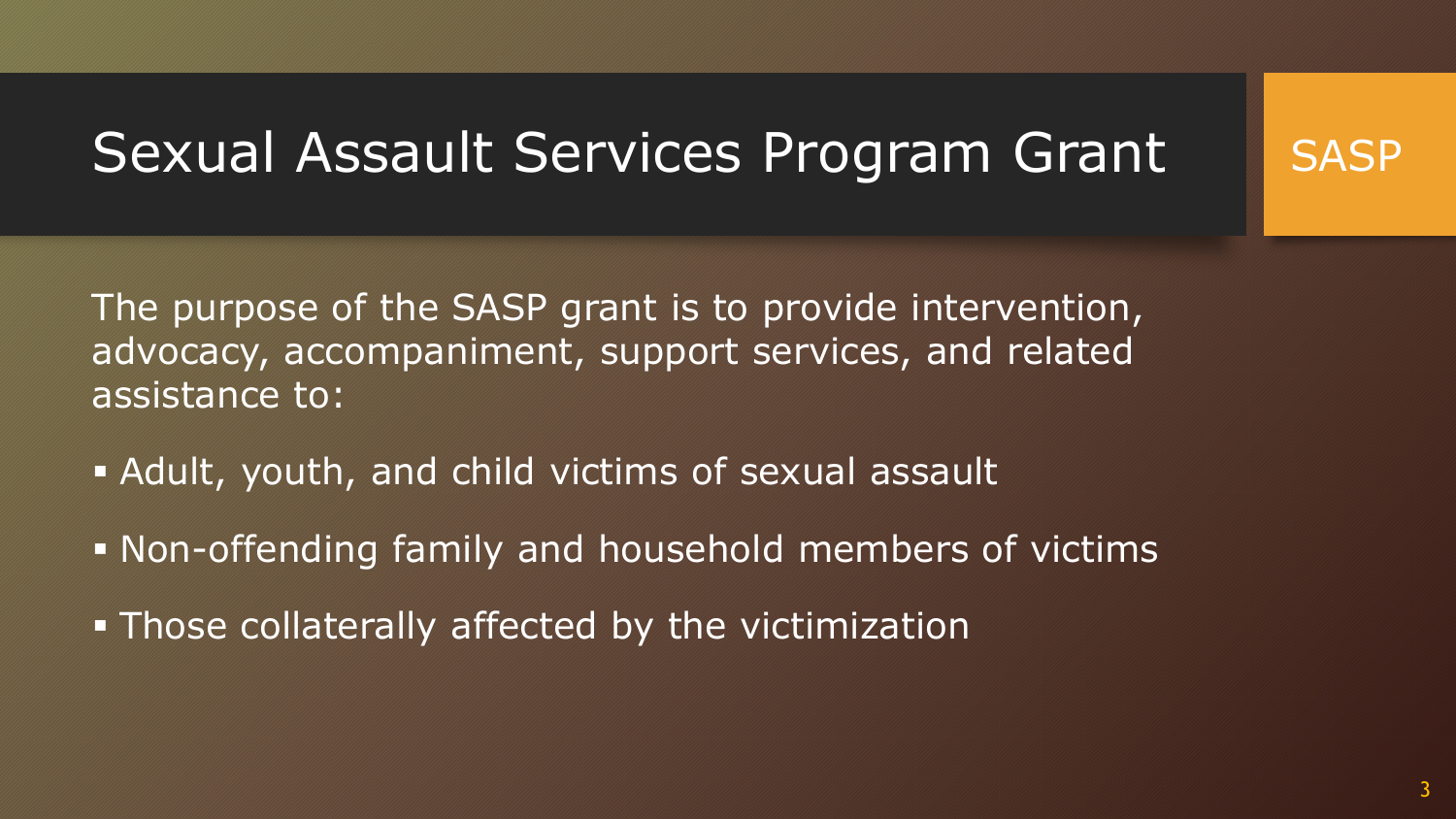# Sexual Assault Services Program Grant



- 24-hour hotline
- Advocacy through medical, criminal justice, social support systems
- **Crisis-intervention services**
- **Short-term support services**
- Comprehensive service coordination & supervision
- **Counseling services**
- **Information & referrals**
- Community-based, linguistically & culturally-specific services
- Development & distribution of materials on issues related to allowable services
- Covering costs associated with allowable supports
- **Training for direct-service staff**
- Administrative costs associated with SASP-funded staff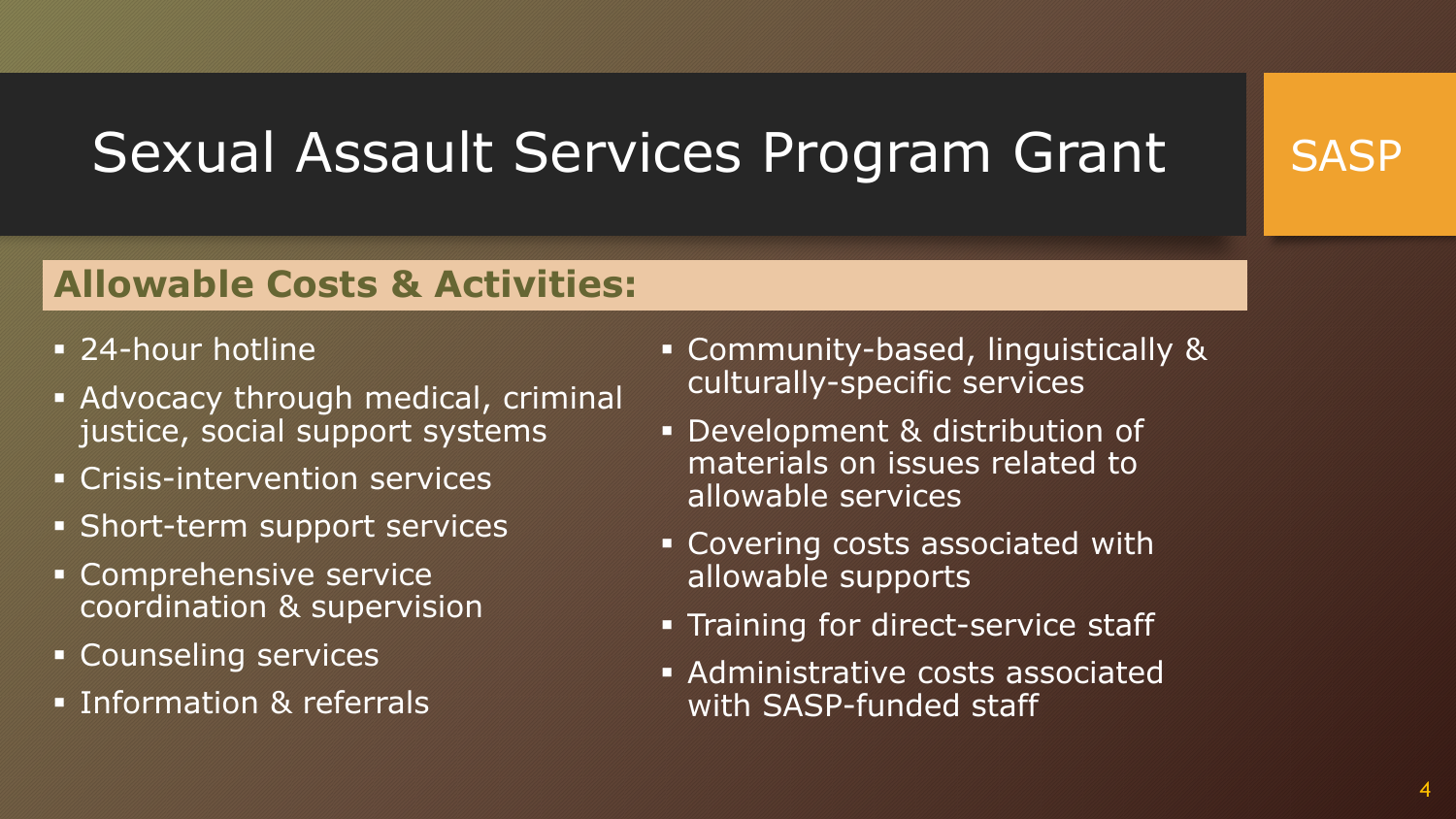# Sexual Assault Services Program Grant



- **Services only to specific age group**
- **Education/training programs**
- **Prevention efforts**
- **-** Legal advice/representation
- **Training curricula development**
- Lobbying
- **Research projects**
- Building modifications
- Vehicle purchase
- **SANE** projects
- Criminal justice projects
- SART financial support
- DV services unrelated to sexual violence
- Food / beverages
- **Fundraising**
- Activities that compromise victim safety & recovery & undermine offender accountability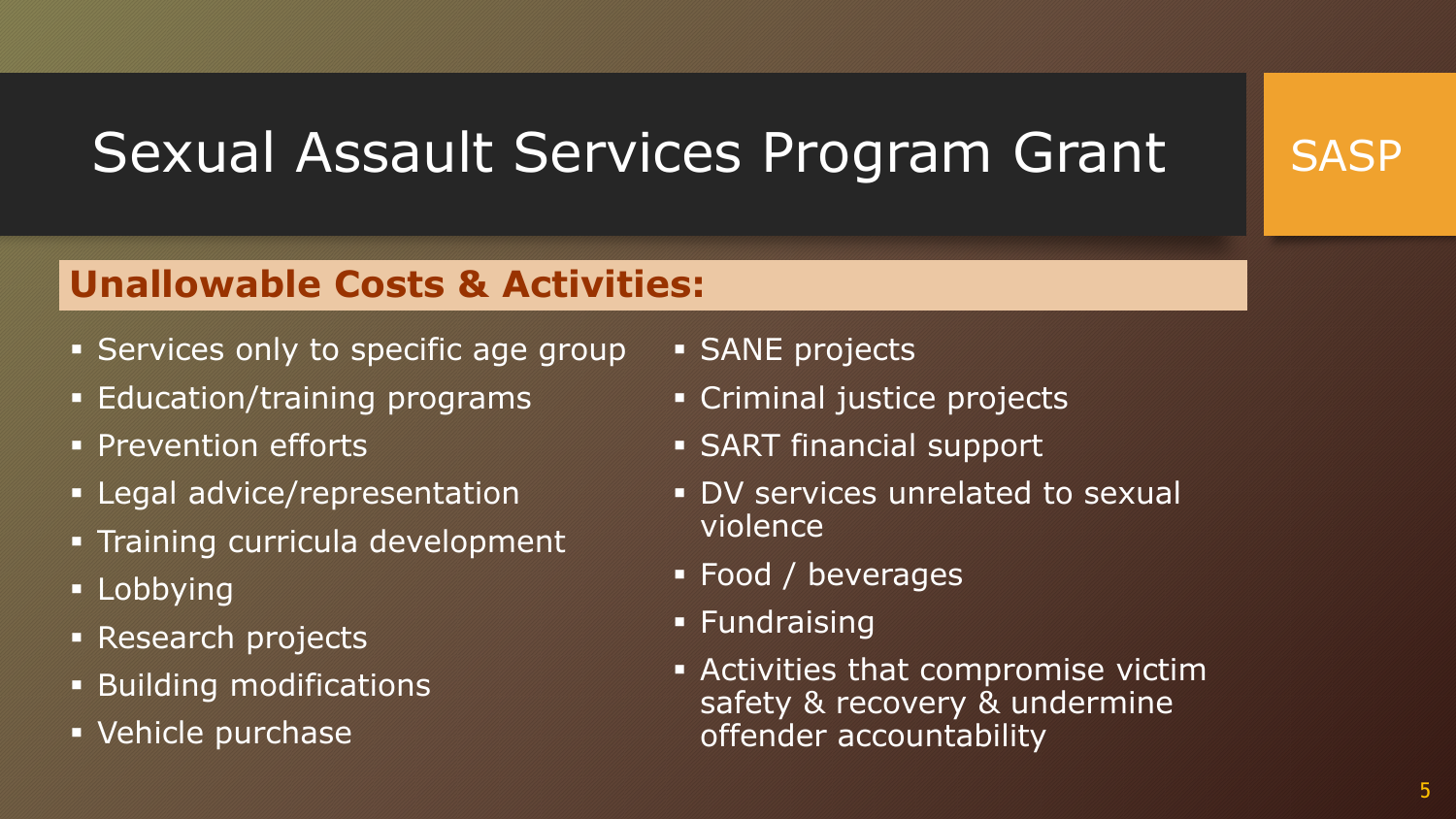# Services, Training, Officers, and Prosecutors Grant

**STOP** 

A STOP grant's goal is to develop and strengthen a state's criminal justice system's response to violence against women including the crimes of sexual assault, domestic violence, stalking, and dating violence and to support and enhance services for victims.

While the focus is on projects and services for adult women and girls (age 11 to adulthood), victims of any gender may be served. Funds may also support:

- Secondary victims such as children who may have witnessed violence
- Men, women, and children in correctional and detention settings who currently or have been victims of sexual violence
- Individuals historically marginalized from mainstream services such as those within the LGBTQI community.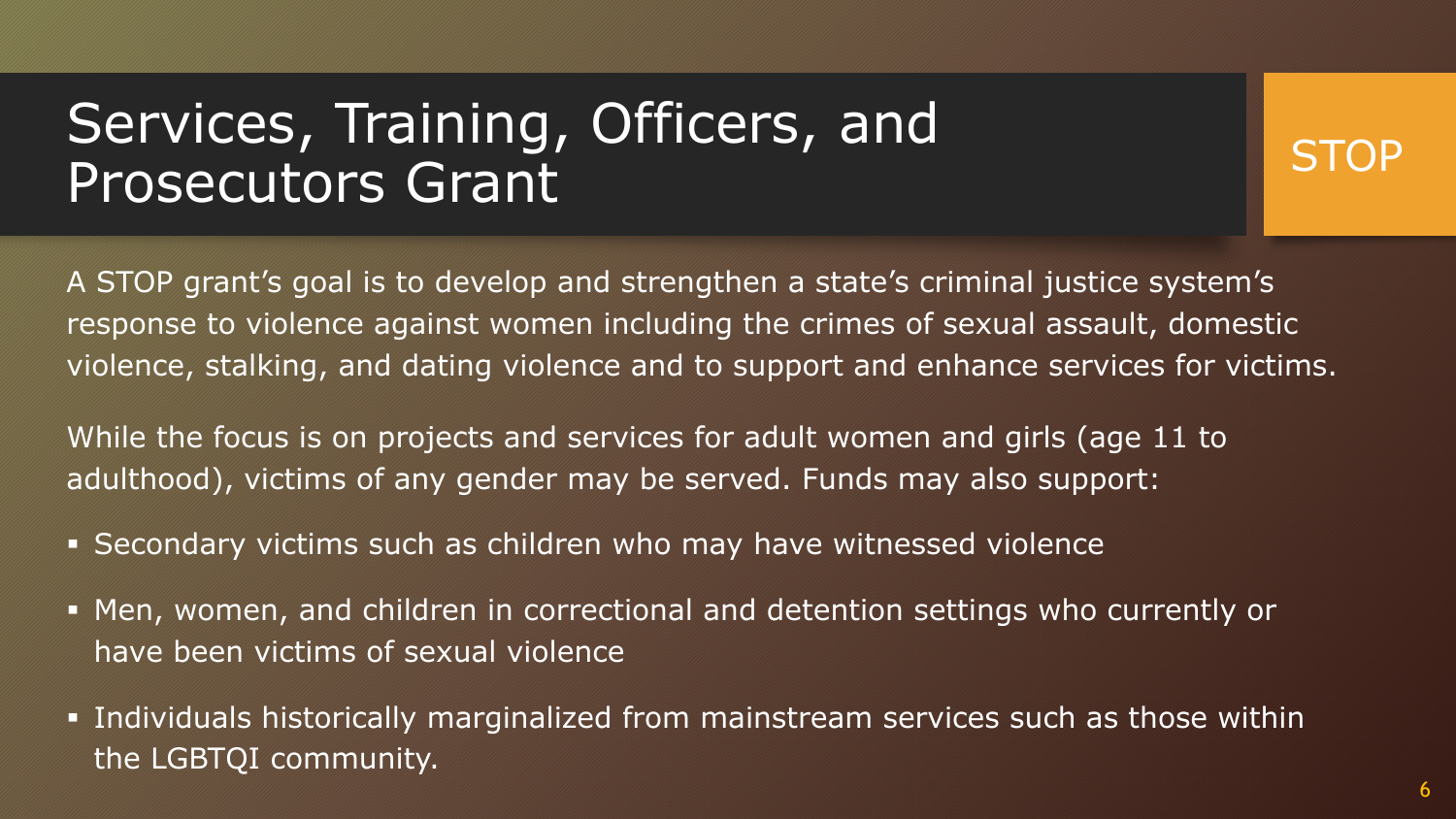# Services, Training, Officers, and Prosecutors Grant

### **STOP**

- **Emergency food, shelter,** transportation
- Crisis intervention, short-term support services, service coordination & supervision
- 24-hour hotline
- **Information & referrals**
- Services for child (aged  $11+$ ) sexual assault survivors
- Services for adults who survived child sexual abuse
- **Substance abuse counseling for DV/SA** victims
- Advocacy through medical, legal, immigration & social support systems
- **Legal services**
- **Service coordination & training**
- **Outreach, prevention & education**
- Community-based, linguistically & culturally-specific services
- **Program evaluation**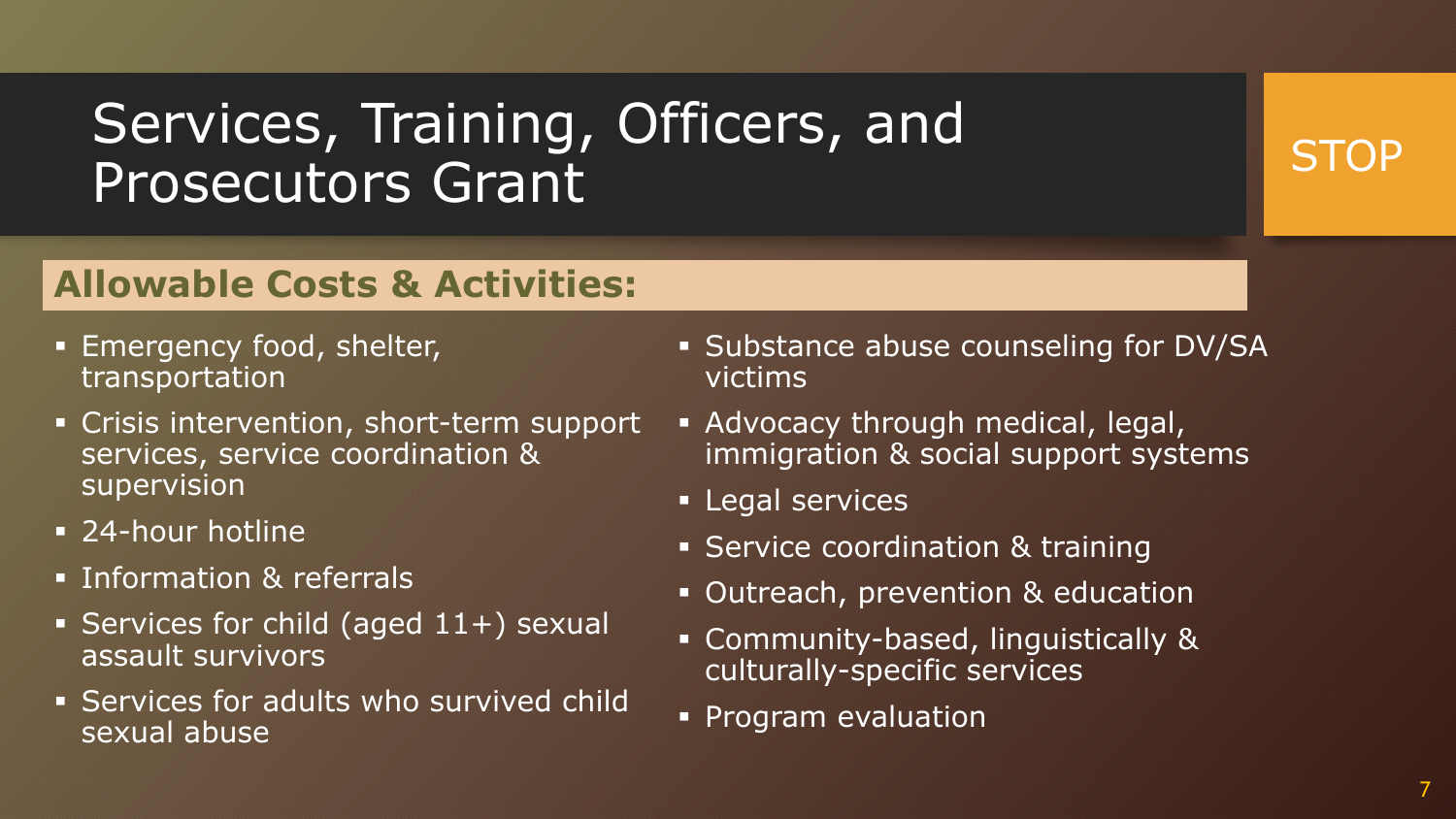# Services, Training, Officers, and Prosecutors Grant

### **Unallowable Costs & Activities:**

- **Lobbying**
- **Research projects**
- Physical modifications to buildings
- Vehicle purchases
- **Example 2 Figure 1 Figure 1 Figure 1 Figure 1 Figure 1 Figure 1 Figure 1 Figure 1 Figure 1 Figure 1 Figure 1 Figure 1 Figure 1 Figure 1 Figure 1 Figure 1 Figure 1 Figure 1 Figure 1 Figure 1 Figure 1 Figure 1 Figure 1 Figu** who injure or kill their abusers
- Payment of immigration fees
- **Moving expenses (outside of** transportation costs to enhance safety)
- Vouchers for services
- Activities that compromise victim safety and recovery and undermine offender accountability

### STOP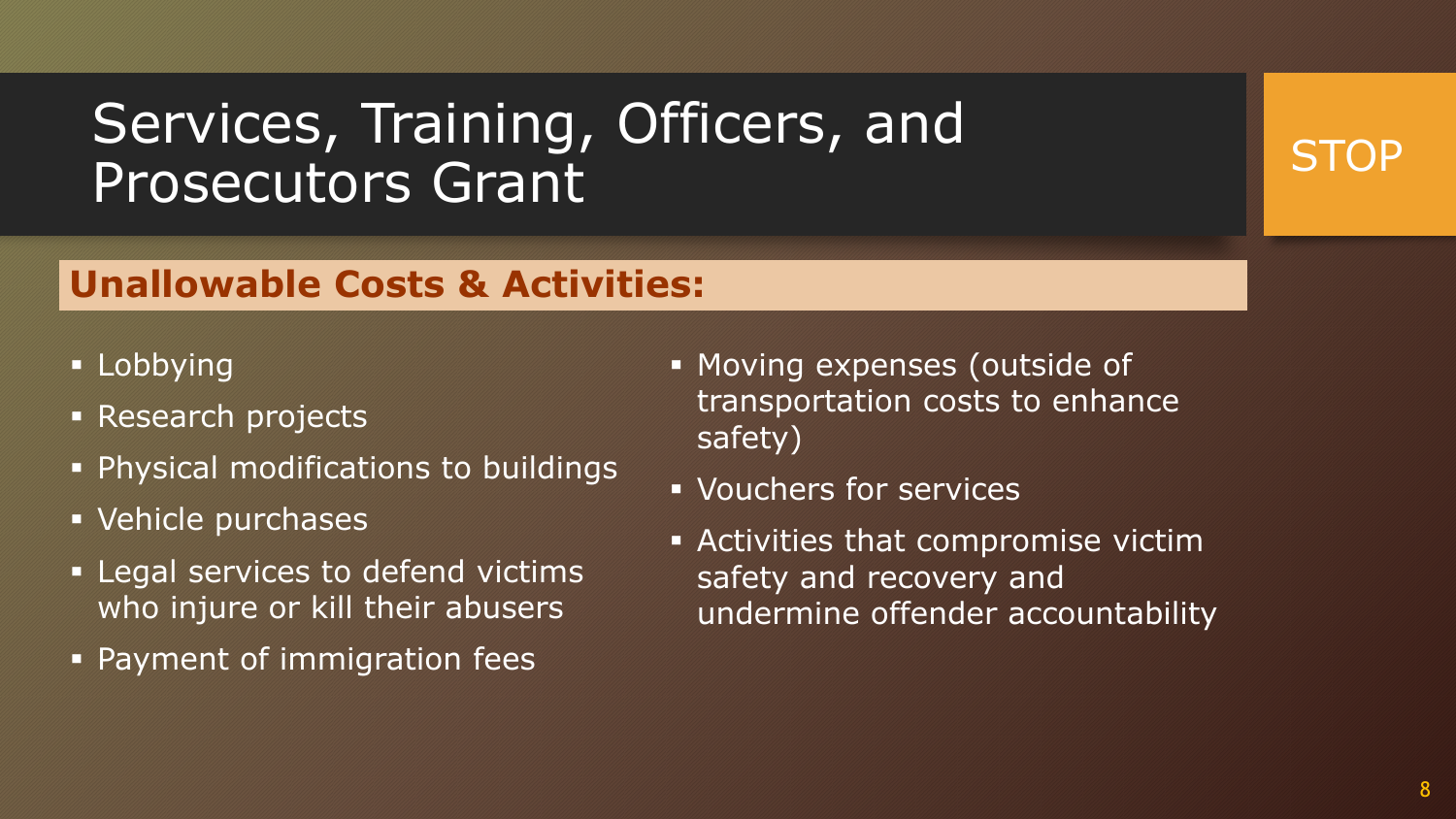# Office for Victims of Crime Funding

The Office for Victims of Crime (OVC) is also housed under the United States Department of Justice (DOJ) and administers the Crime Victims Fund, established under the 1984 Victims of Crime Act, to help victims and victim service providers with program funding.

Federal revenues deposited into the Crime Victims Fund come from criminal fines, forfeitures, special assessments, and gifts or donations, not from taxpayers.

OVC administers the Victims of Crime Act (VOCA) formula grant program.

VOC.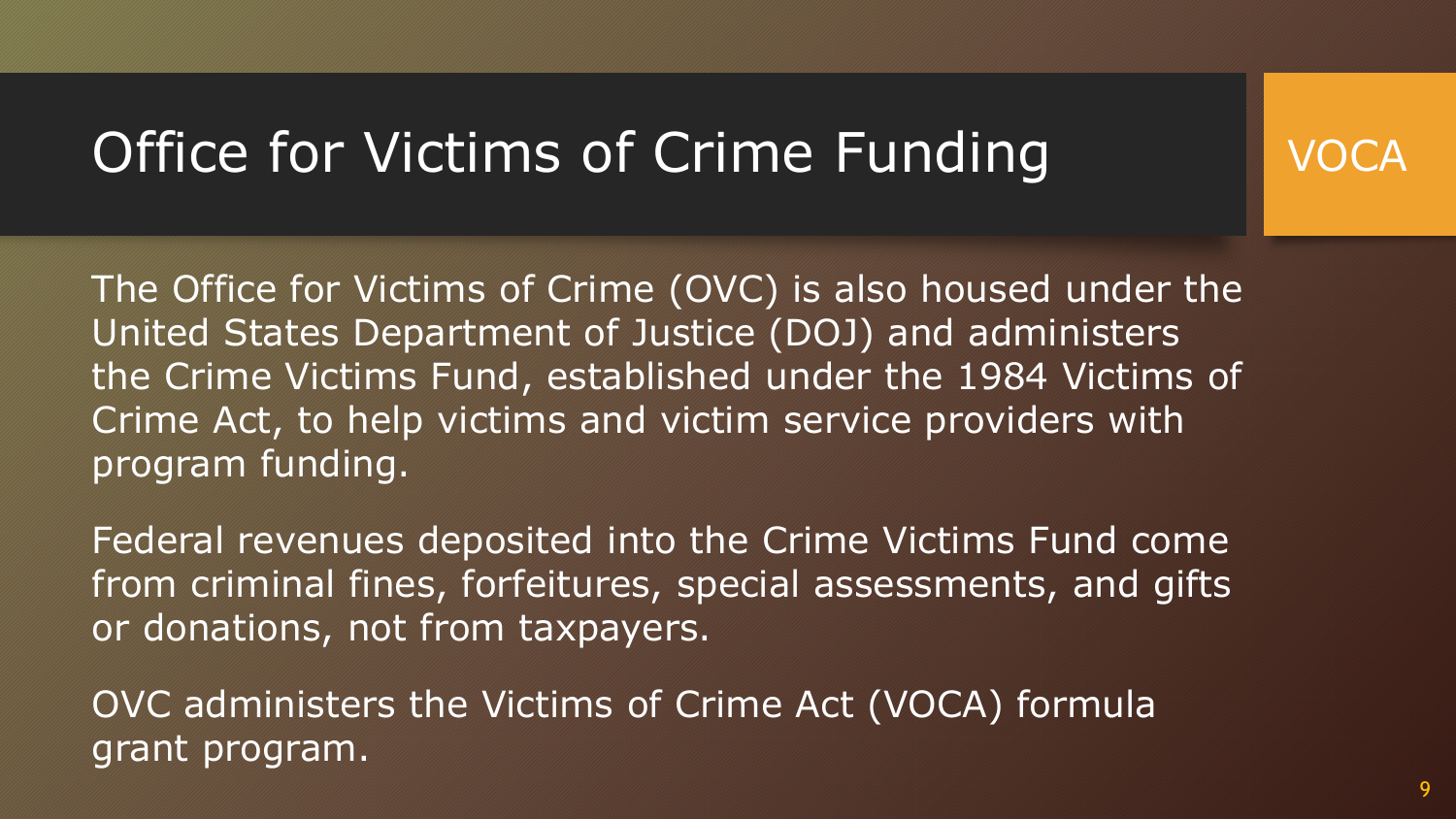### Victims of Crime Act Grant



VOCA grants provide financial assistance to support services and activities to assist victims of crime. Pursuant to the Victims of Crime Act, priority is given to programs serving victims of sexual assault, spousal abuse, child abuse, and underserved victims.

Assistance to crime victims includes crisis counseling, telephone and onsite information and referrals, criminal justice support and advocacy, shelter, therapy, and additional assistance. Funds may also be used to develop new programs that address emerging needs, gaps in services, and training of victim service advocates.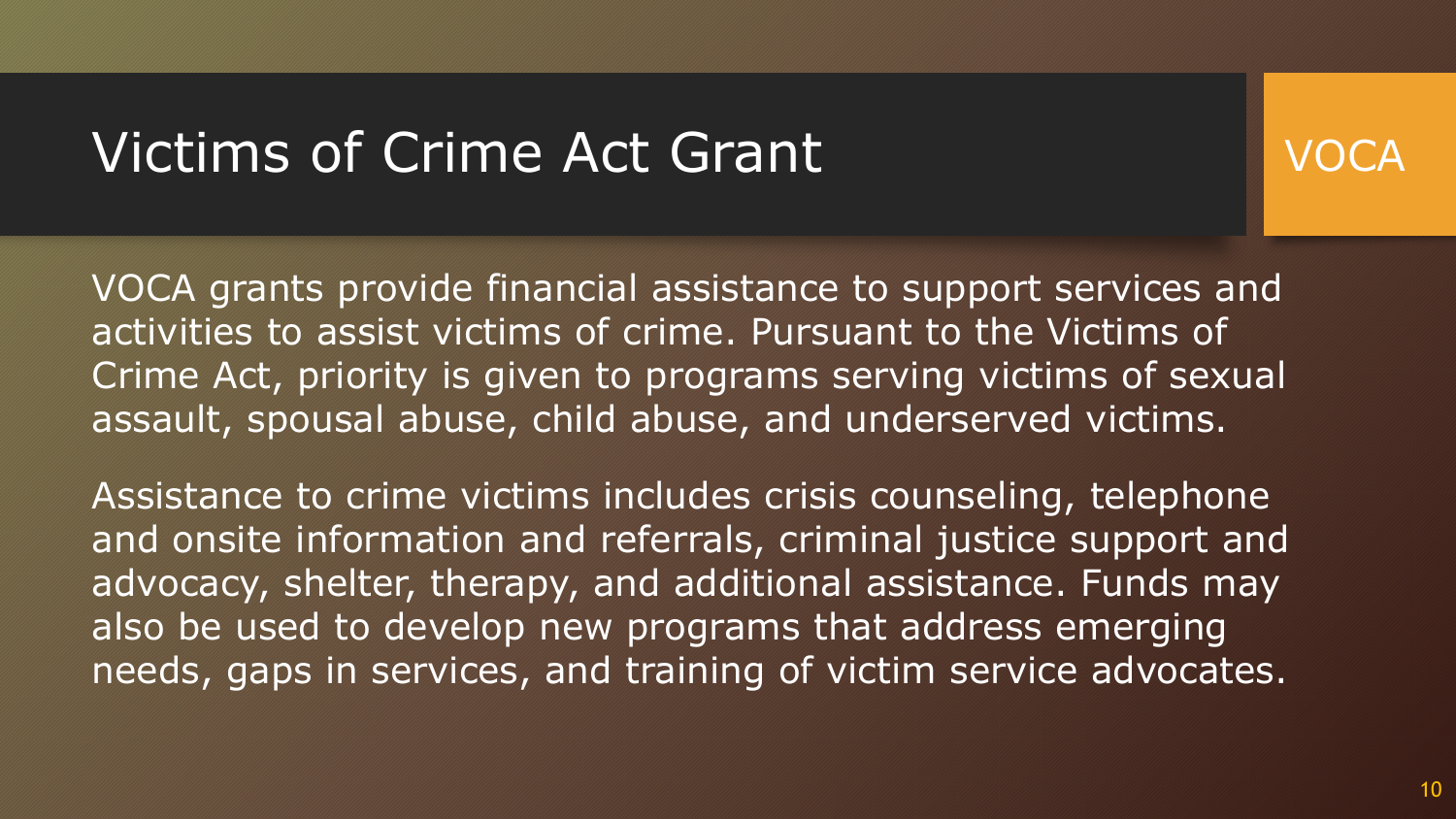# Victims of Crime Act Grant

VOCA

- **Facilitation of participation in** criminal justice & other proceedings arising from the crime
- Immediate emotional, psychological, & physical health & safety services
- Personal advocacy & emotional support
- Activities supporting direct services
- Equipment & furniture
- Indirect costs
- **VOCA administrative time**
- Maintenance, repair, replacement of essential items
- **•** Vehicles for direct service
- Operating costs & organizational expenses
- Personnel costs related to direct services including supervision costs
- **Project evaluation**
- **Public awareness**
- **Skills training & related travel costs** for direct service staff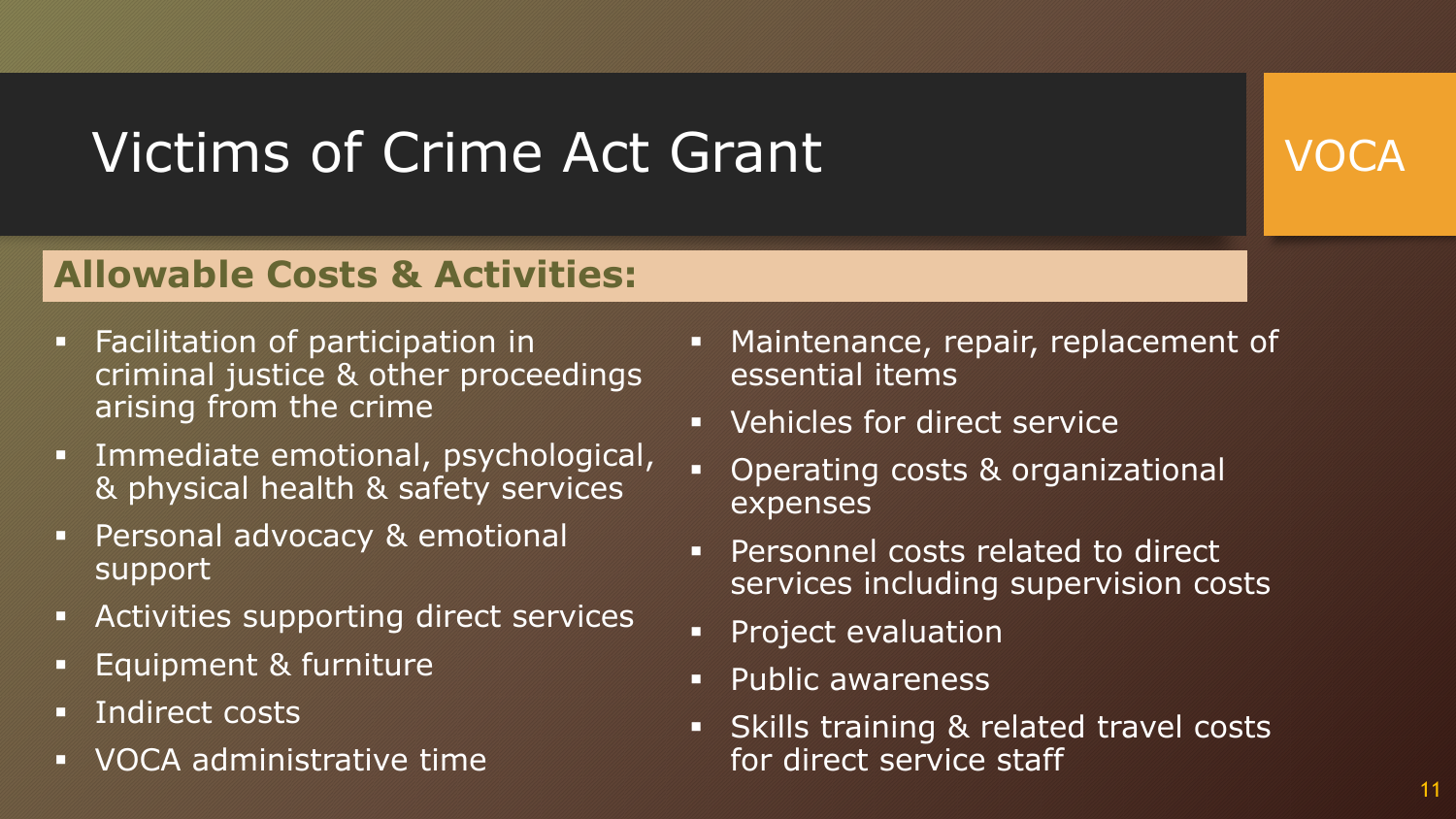# Victims of Crime Act Grant



- Active investigation & prosecution of criminal activities
- Capital expenses
- **EX Compensation for victims of** crime
- **Fundraising activities**
- **-** Lobbying activities
- **Medical care (except as** specifically allowed
- Research & studies
- **Salaries & expenses of** management (except as specifically allowed)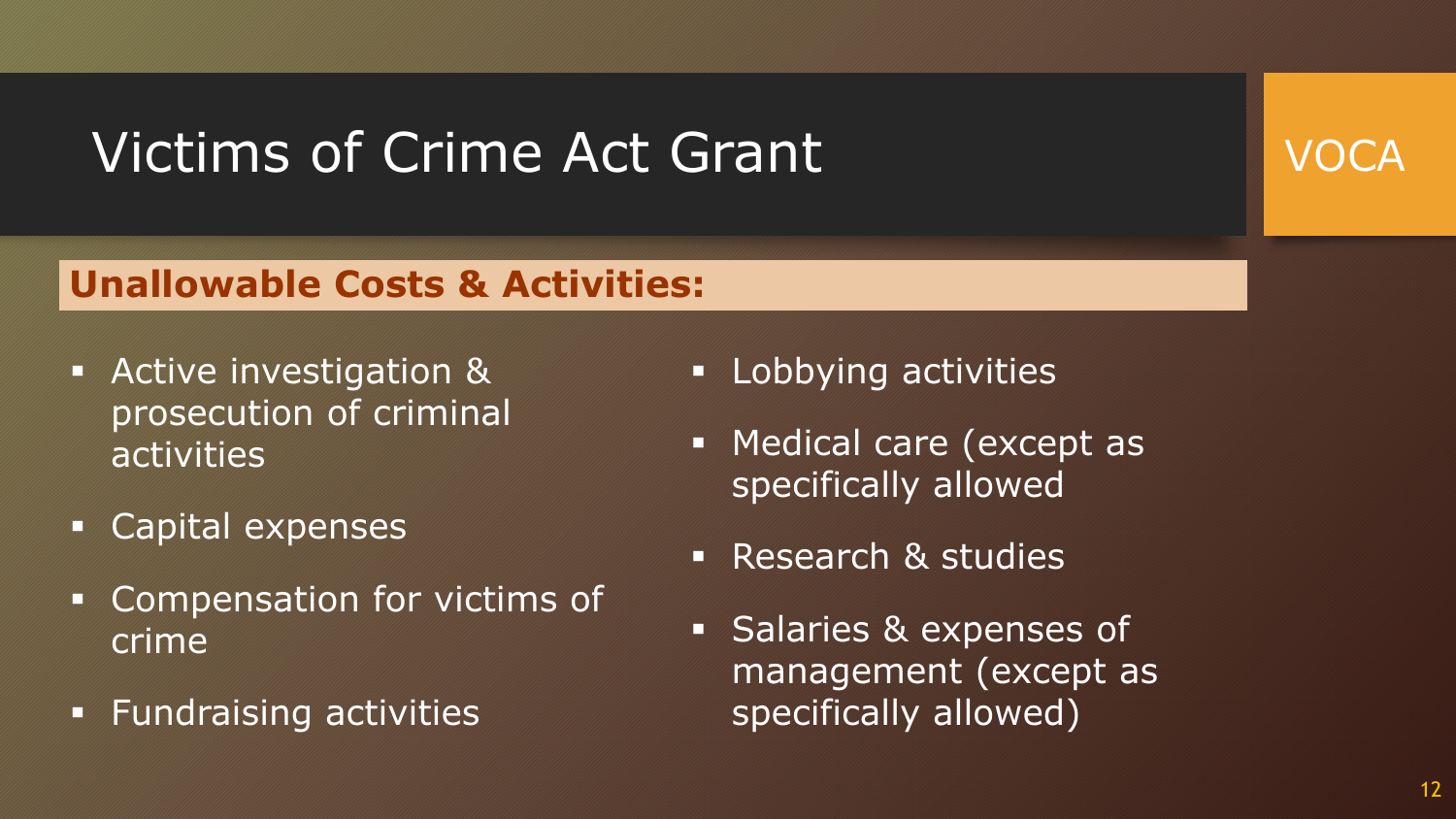### Department of Health & Human Services Funding

The United States Department of Health & Human Services' Family & Youth Services Bureau houses the Family Violence Prevention and Services Program, which administers the Family Violence Prevention and Services Act (FVPSA).

FVPSA is the primary federal funding stream dedicated to the support of emergency shelter and related assistance for victims of domestic violence and their children.

FVPSA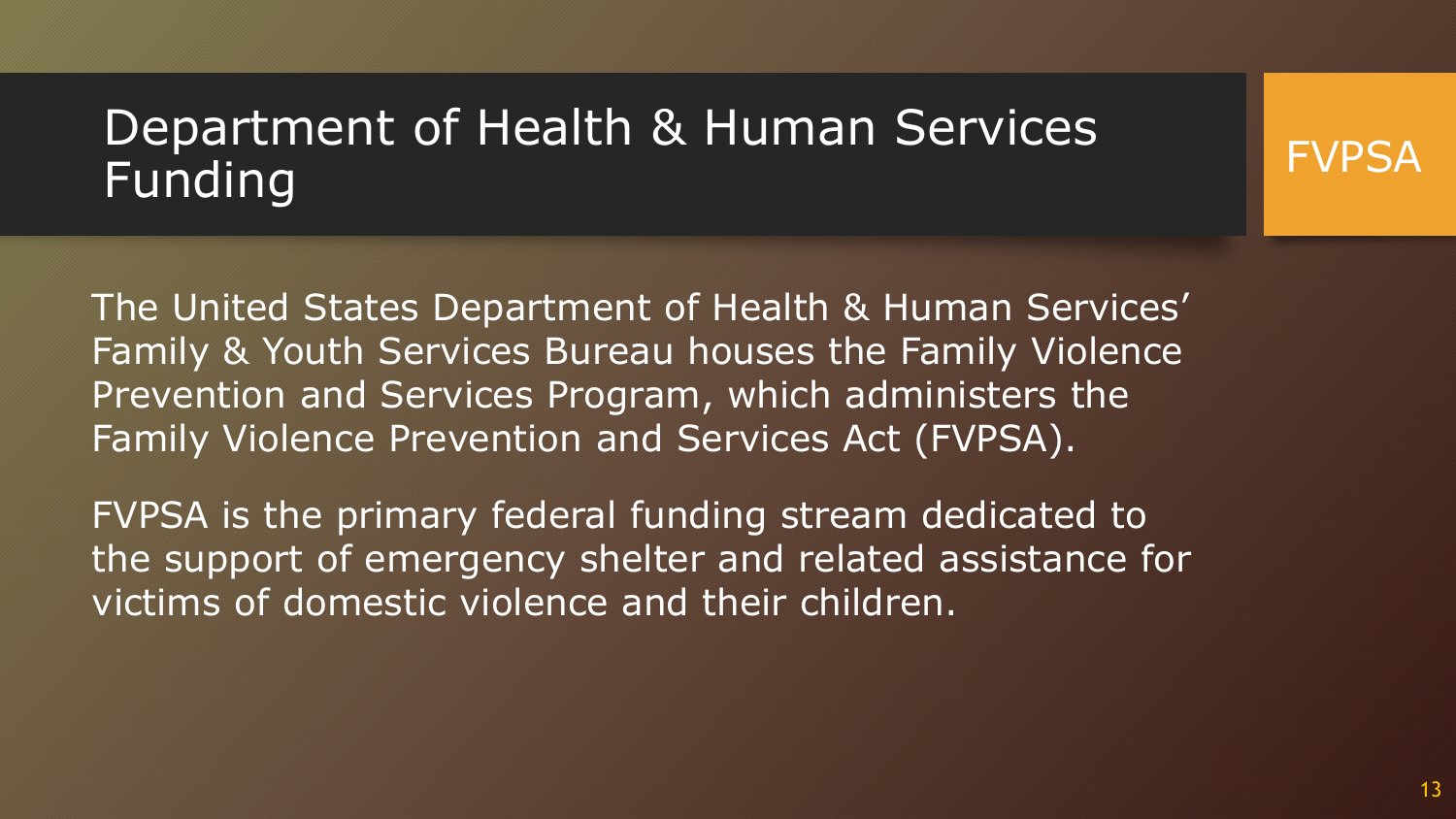# Family Violence Prevention & Services Act Grant

CDVSA uses FVPSA funds to finance programs throughout Alaska that address the issue of domestic violence, family violence, or dating violence by providing shelter or related assistance to victims and their children.

These programs operate facilities that are staffed 24/7 and provide a full spectrum of services including basic food and immediate shelter, crisis intervention, counseling, and advocacy.

FVPSA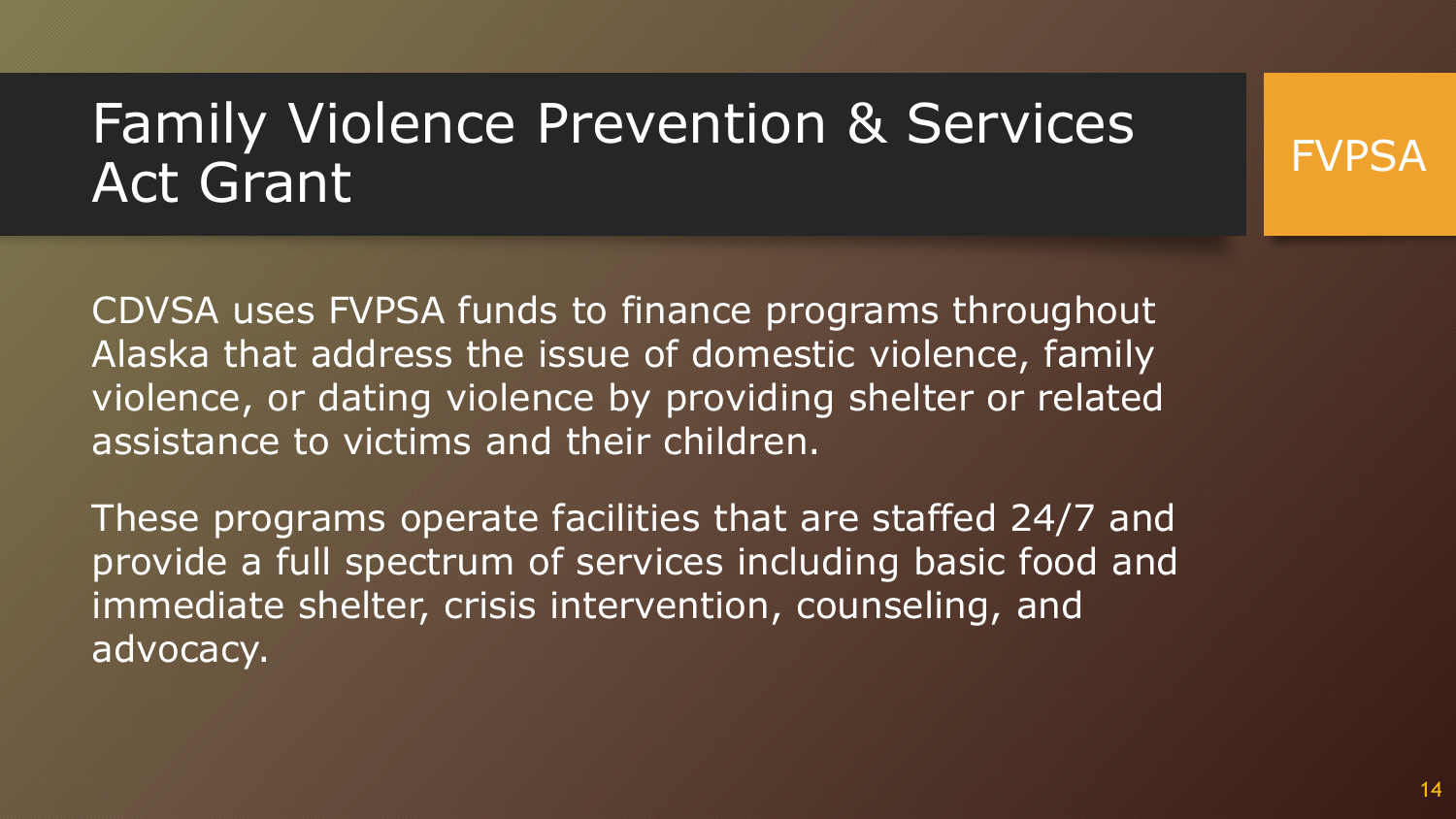# Family Violence Prevention & Services Act Grant



- **Shelter & supportive services**
- **Safety planning**
- **Individual & group counseling**
- **Services, training, technical** assistance & outreach to increase awareness
- **Prevention services**
- Services for children exposed to DV
- Services for non-abusing parent to support care-giving
- Culturally & linguistically appropriate services
- **Advocacy & case management** services
- **Information & referrals**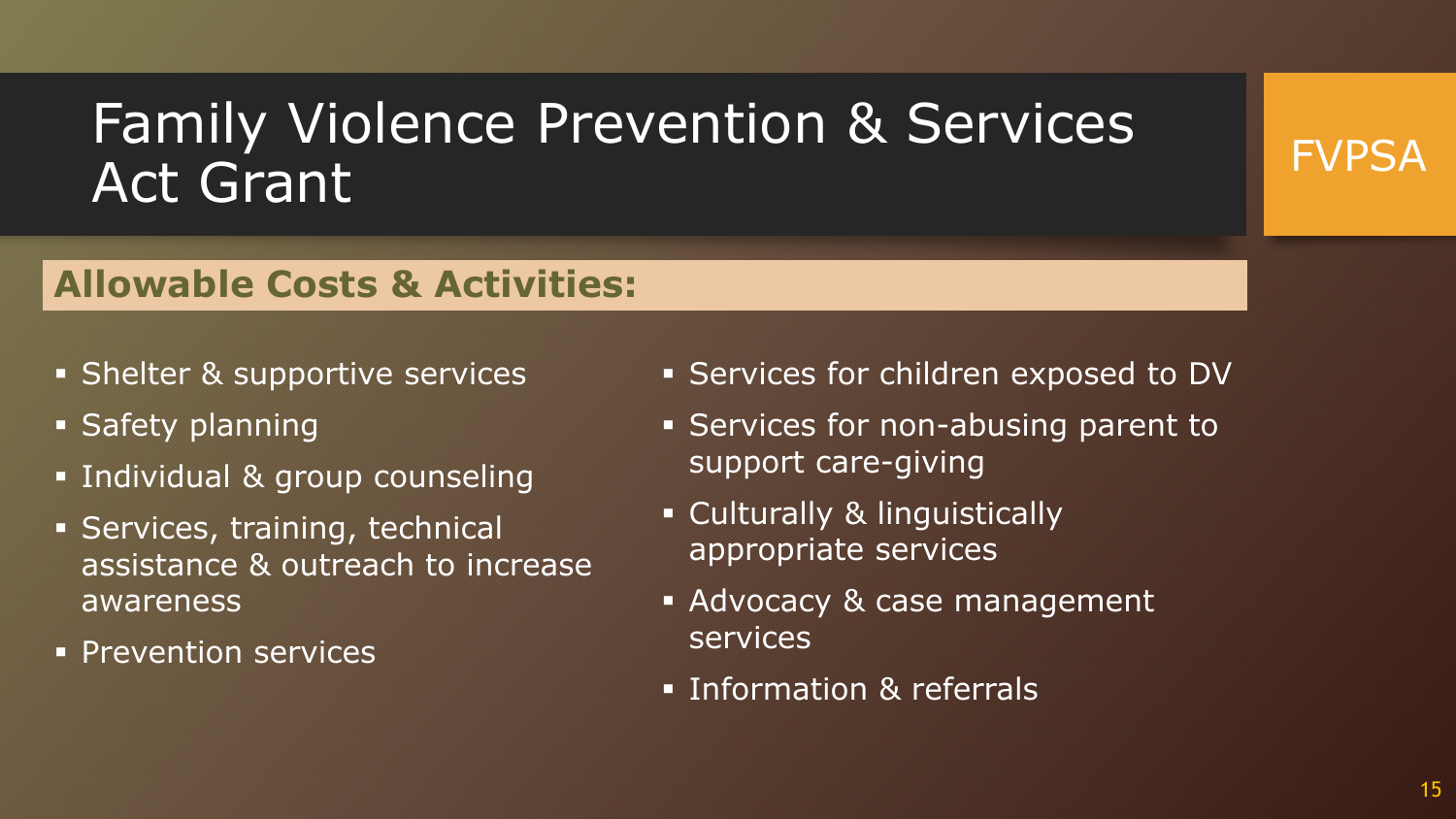# Family Violence Prevention & Services Act Grant

### **Unallowable Costs & Activities:**

- Sexual assault programming (outside of intimate partner SA)
- **Lobbying**
- **Direct payment to victims or** dependents
- Reimbursement for health care services
- **Any emergency service or shelter** that requires participants to comply with certain conditions
- Charging fees to victims
- **Providing services or training** exclusively on abuse/assault outside of DV

FVPSA